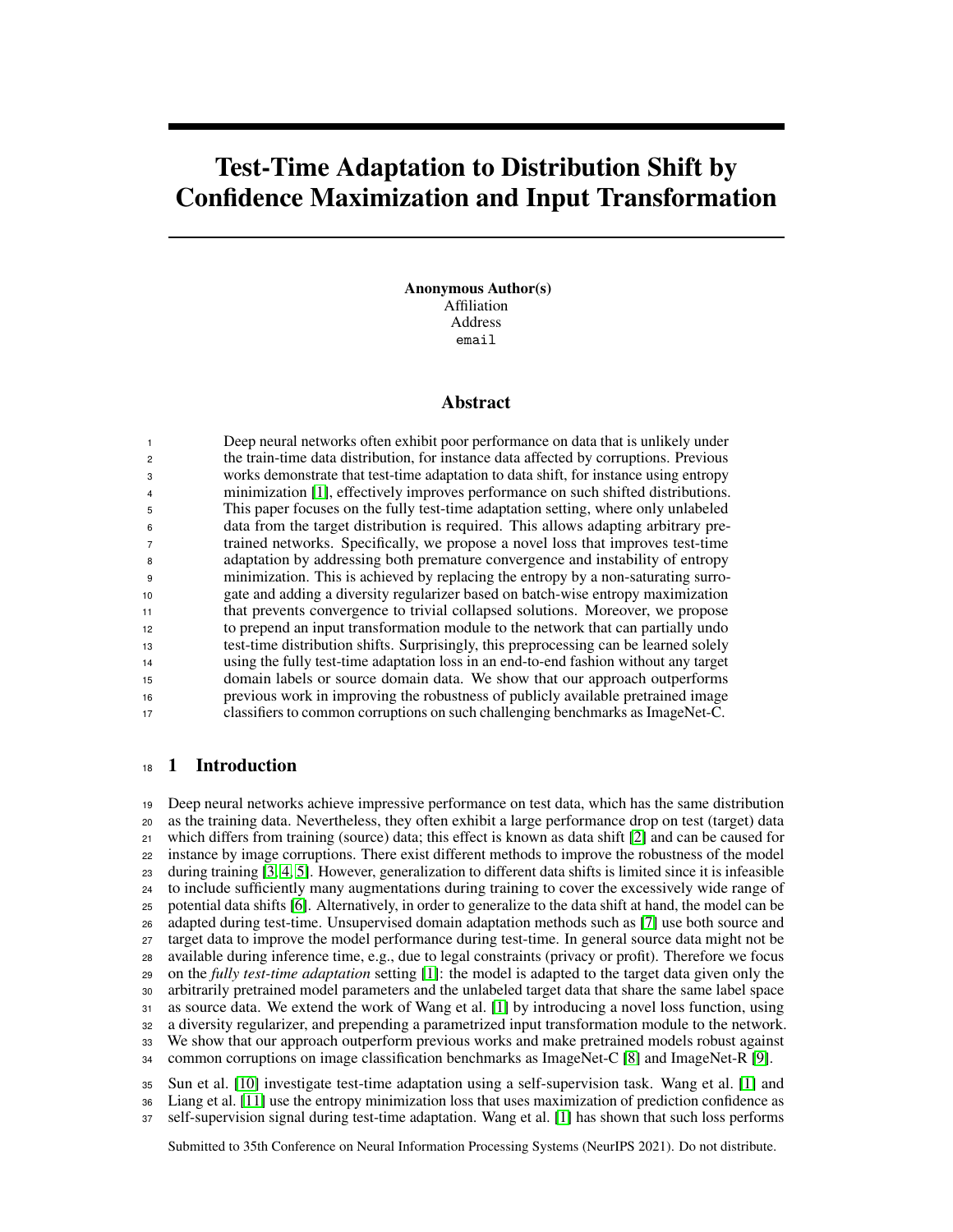better adaptation than a proxy task [\[10\]](#page-9-9). When using entropy minimization, however, high confidence predictions do not contribute to the loss significantly anymore and thus provide little self-supervision. This is a drawback since high-confidence samples provide the most trustworthy self-supervision. We mitigate this by introducing two novel loss functions that ensure that gradients of samples with high confidence predictions do not vanish and learning based on self-supervision from these samples continues. Our losses do not focus on minimizing entropy but on minimizing the *negative log likelihood ratio* between classes; the two variants differ in using either soft or hard pseudo-labels. In contrast to entropy minimization, the proposed loss functions provide non-saturating gradients, even when there are high confident predictions. We refer to Figure [1](#page-4-0) for an illustration of the losses and the resulting gradients. Using these new loss functions, we are able to improve the network performance under data shifts in fully test-time adaptation. In general, self-supervision by confidence maximization can lead to collapsed trivial solutions, which

 make the network to predict only a single or a set of classes independent of the input. To overcome this issue a *diversity regularizer* [\[11,](#page-9-10) [12\]](#page-9-11) can be used, that acts on a batch of samples. It encourages the network to make different class predictions on different samples. We extend the regularizer by including a moving average, in order to include the history of the previous batches and show that this stabilizes the adaptation of the network to unlabeled test samples. Furthermore we also introduce a parametrized *input transformation module*, which we prepend to the network. The module is trained in a fully test-time adaptation manner using the proposed loss function, i. e. without the need of any target domain labels or source data. It aims to partially undo the data shift at hand. This helps to further improve the performance on image classification benchmark with corruptions.

Since our method does not change the training process, it allows to use any pretrained models. This

 is beneficial because any good performing pretrained network can be readily reused, e.g., a network trained on some proprietary data not available to the public. We show, that our method significantly

improves performance on models that are trained on clean ImageNet data such as a ResNet50 [\[13\]](#page-9-12),

as well as robust models such as ResNet50 models trained using DeepAugment+AugMix [\[9\]](#page-9-8).

 In summary our main contributions are as follows: we propose non-saturating losses based on the negative log likelihood ratio, such that gradients from high confidence predictions still contribute to test-time adaptation. We extend the diversity regularizer that acts on a batch of samples to a moving average version, which includes the history of the previous batch samples. This prevents the network from collapsing to trivial solutions. Furthermore we also introduce an input transformation module, which partially undoes the data shift at hand. We show that the performance of different pretrained models can be significantly improved on challenging benchmarks like ImageNet-C and ImageNet-R.

# 2 Related work

 Common image corruptions are potentially stochastic image transformations motivated by real- world effects that can be used for evaluating a model's robustness. One such benchmark, ImageNet-C [\[8\]](#page-9-7), contains simulated corruptions such as noise, blur, weather effects, and digital image transforma- tions. Additionally, Hendrycks et al. [\[9\]](#page-9-8) proposed three data sets containing real-world distribution shifts, including Imagenet-R. The ImageNet-C have been further extended to MNIST [\[14\]](#page-9-13), several object detection datasets [\[15\]](#page-9-14), and image segmentation [\[16\]](#page-9-15), reflecting the interest of the robustness community. Most proposals for improving robustness involve special training protocols, requiring time and additional resources. This includes data augmentation like Gaussian noise [\[17,](#page-9-16) [18,](#page-10-0) [9\]](#page-9-8), CutMix [\[19\]](#page-10-1), AugMix [\[4\]](#page-9-3), training on stylized images [\[3,](#page-9-2) [20\]](#page-10-2) or against adversarial noise distribu- tions [\[21\]](#page-10-3). Mintun et al. [\[22\]](#page-10-4) pointed out that many improvements on ImageNet-C are due to data augmentations which are too similar to the test corruptions, that is: overfitting to ImageNet-C occurs. 83 Thus, the model might be less robust to corruptions not included in the test set of ImageNet-C.

**Unsupervised domain adaptation** methods train a joint model of the source and target domain by cross-domain losses, with the hope to find more general and robust features. These losses optimize feature alignment [\[23,](#page-10-5) [24\]](#page-10-6) between domains, adversarial invariance [\[25,](#page-10-7) [5,](#page-9-4) [26,](#page-10-8) [27\]](#page-10-9), shared proxy tasks [\[28\]](#page-10-10) or adapting the entropy minimization via an adversarial loss [\[7\]](#page-9-6). While these approaches are effective, they require explicit access to source and target data at the same time, which may not always be feasible. Our approach works with any pretrained model and only needs target data.

 Test-time adaptation (also termed *source free adaptation* in some literature) is a setting, when training (source) data is unavailable at test-time. Several works use generative models [\[29,](#page-10-11) [30,](#page-10-12) [31,](#page-10-13) [32\]](#page-10-14)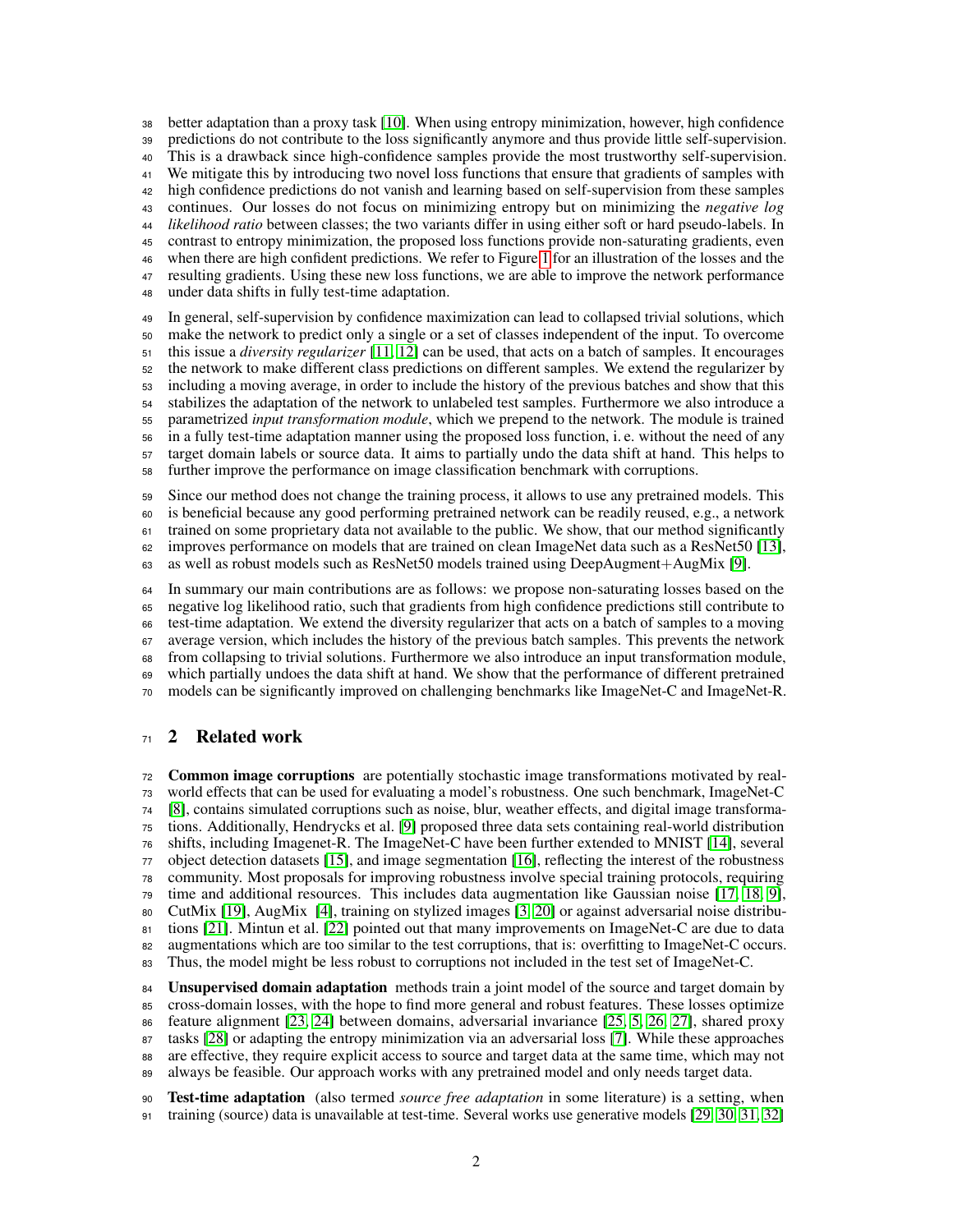for the source free adaptation and require several thousand epochs to adapt to the target data [\[30,](#page-10-12) [32\]](#page-10-14).

Besides, there is another line of work [\[10,](#page-9-9) [33,](#page-10-15) [34,](#page-10-16) [35,](#page-10-17) [1\]](#page-9-0) that interpret the common corruptions as

data shift and aim to improve the model robustness against these corruptions with efficient test-time

 adaptation strategy to facilitate online adaptation. Such setting refrain the usage of generative models or methods that require larger number of adaptation steps. Our work also falls in this line of research

and aims to test-time adapt the model to common corruptions with less computational overhead.

 Sun et al. [\[10\]](#page-9-9) update feature extractor parameters at test-time via a self-supervised proxy task (predicting image rotations). However, Sun et al. [\[10\]](#page-9-9) alter the training procedure by including the proxy loss into the optimization objective as well, hence arbitrary pretrained models cannot be used directly for test-time adaptation. Inspired by the domain adaptation strategies [\[36,](#page-11-0) [37\]](#page-11-1), several works [\[33,](#page-10-15) [34,](#page-10-16) [35\]](#page-10-17) replace the estimates of Batch Normalization (BN) activation statistics with the statistics of the corrupted test images. Fully test time adaptation, studied by Wang et al. [\[1\]](#page-9-0) (TENT) uses entropy minimization to update the channel-wise affine parameters of BN layers on corrupted data along with the batch statistics estimates. SHOT [\[11\]](#page-9-10) also uses entropy minimization and a diversity regularizer to avoid collapsed solutions. SHOT modifies the model from the standard setting by adopting weight normalization at the fully connected classifier layer during training to facilitate their pseudo labeling technique. Hence, SHOT is not readily applicable to arbitrary pretrained models.

 We show that pure entropy minimization [\[1,](#page-9-0) [11\]](#page-9-10) results in vanishing gradients for high confidence predictions, thus inhibiting learning. Our work addresses this issue by proposing a novel non- saturating loss, that provides non-vanishing gradients for high confidence predictions. We show that our proposed loss function improves the network performance after test-time adaptation. In particular, performance on corruptions of higher severity improves significantly. Furthermore, we add and extend the diversity regularizer [\[11,](#page-9-10) [12\]](#page-9-11) to avoid collapse to trivial, high confidence solutions. Note that the existing diversity regularizers [\[11,](#page-9-10) [12\]](#page-9-11) act on a batch of samples, hence the number of classes has to be smaller than the batch size. We mitigate this problem by extending the regularizer to a running average version. Prior work [\[5,](#page-9-4) [38,](#page-11-2) [39\]](#page-11-3) transformed inputs by an additional module to overcome domain shift, obtain robust models, and also to learn to resize. In our work, we also prepend an input transformation module to the model, but in contrast to former works, this module is trained purely at test-time to partially undo the data shift at hand and thus aids the adaptation.

# 121 3 Method

 We propose a novel method for fully test-time adaption. For this, we assume that a neural network 123 *f<sub>θ</sub>* with parameters *θ* is available that was trained on data from some distribution D, as well a set of 124 (unlabeled) samples  $X \sim \mathcal{D}'$  from a target distribution  $\mathcal{D}' \neq \mathcal{D}$  (importantly, no samples fro 124 (unlabeled) samples  $X \sim \mathcal{D}'$  from a target distribution  $\mathcal{D}' \neq \mathcal{D}$  (importantly, no samples from  $\mathcal{D}$  are 125 required). We frame fully test-time adaption as a two-step process: (i) Generate a novel network  $g_{\phi}$ 126 based on  $f_\theta$ , where  $\phi$  denotes the parameters that are adapted. A simple variant for this is  $g = f$  and 127  $\phi \subseteq \theta$  [\[1\]](#page-9-0). However, we propose a more expressive and flexible variant in Section [3.1.](#page-2-0) (ii) Adapt the parameters  $\phi$  of q on X using an unsupervised loss function L. We propose two novel losses  $L_{str}$ parameters  $\phi$  of g on X using an unsupervised loss function L. We propose two novel losses  $L_{str}$ 129 and  $L_{hlr}$  in Section [3.2](#page-3-0) that have non-vanishing gradients for high-confidence self-supervision.

#### <span id="page-2-0"></span>3.1 Input Transformation

131 We propose to define the adaptable model as  $g = f \circ d$ . That is: we preprend a trainable network d<br>132 to f. The motivation for the additional component d is to increase expressivity of q such that it can to f. The motivation for the additional component d is to increase expressivity of q such that it can learn to (partially) undo the domain shift  $\mathcal{D} \to \mathcal{D}'$ .

specifically, we choose  $d(x) = \gamma \cdot [\tau x + (1 - \tau) r_{\psi}(x)] + \beta$ , where  $\tau \in \mathbb{R}$ ,  $(\beta, \gamma) \in \mathbb{R}^{n_{in}}$  with the number of input channels.  $r_{\psi}$  being a network with identical input and output shape.  $n_{in}$  being the number of input channels,  $r_{\psi}$  being a network with identical input and output shape, 136 and · denoting elementwise multiplication. Specifically,  $\beta$  and  $\gamma$  implement a channel-wise affine transformation and  $\tau$  implements a convex combination of unchanged input and the transformed input transformation and  $\tau$  implements a convex combination of unchanged input and the transformed input 138  $r_{\psi}(x)$ . By choosing  $\tau = 1$ ,  $\gamma = 1$ , and  $\beta = 0$ , we ensure  $d(x) = x$  and thus  $g = f$  at initialization. 139 In principle,  $r_{\psi}$  can be chosen arbitrarily. In this work, we choose  $r_{\psi}$  as a simple stack of  $3 \times 3$  convolutions, group normalization, and ReLUs (for details, we refer to the appendix). However, convolutions, group normalization, and ReLUs (for details, we refer to the appendix). However, exploring other choices would be an interesting avenue for future work.

If Importantly, while the motivation for d is to learn to partially undo a domain shift  $\mathcal{D} \to \mathcal{D}'$ , we train  $d$  end-to-end in the fully test-time adaptation setting on data  $X \sim \mathcal{D}'$ , without any access to samples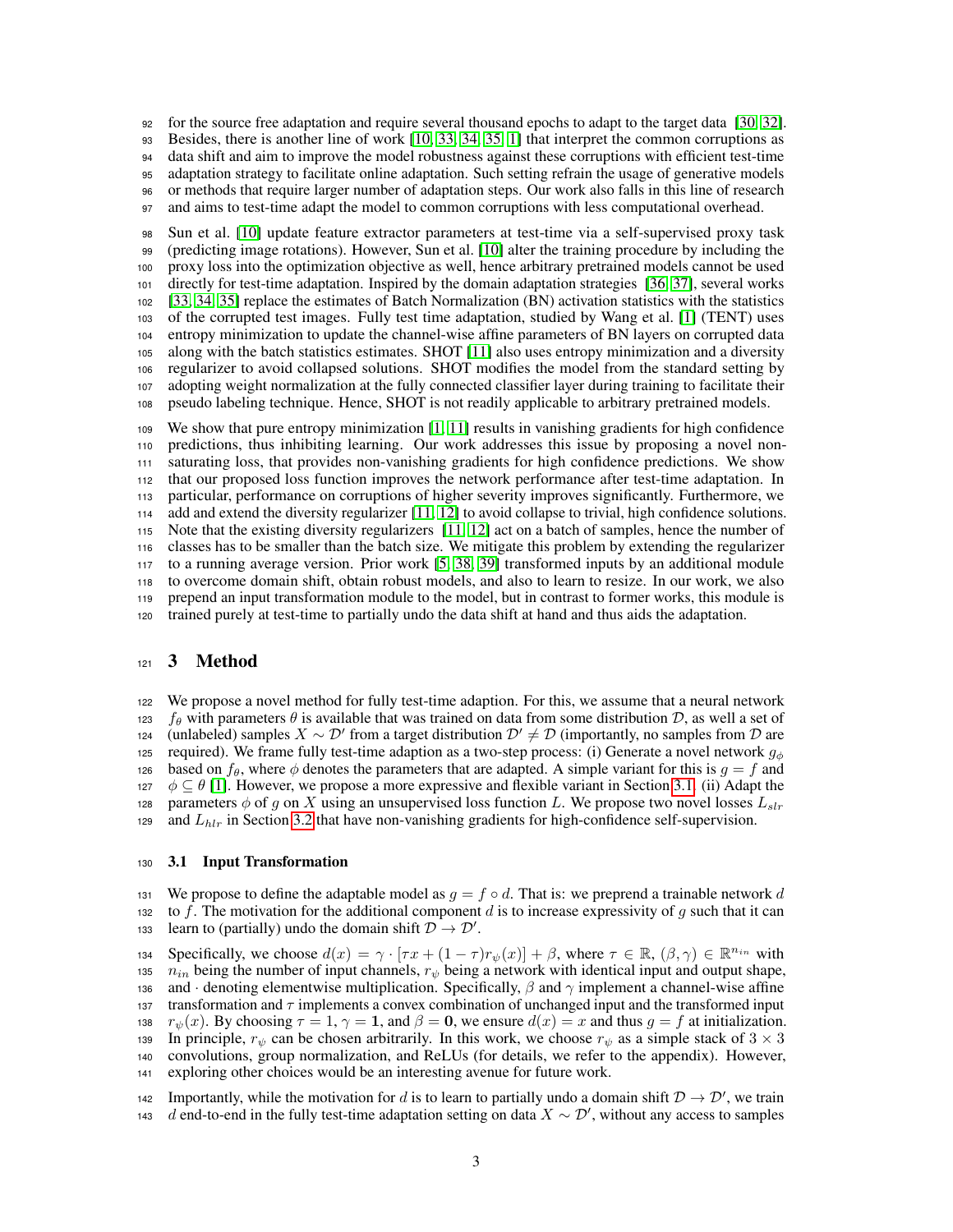144 from the source domain D, based on the losses proposed in Section [3.2.](#page-3-0) The modulation parameters  $\theta$  of  $a_{\phi}$  are  $\phi = (\beta, \gamma, \tau, \psi, \theta')$ , where  $\theta' \subset \theta$ . That is, we adapt only a subset of the parameters  $\theta$  of 145 of  $g_{\phi}$  are  $\phi = (\beta, \gamma, \tau, \psi, \theta')$ , where  $\theta' \subseteq \theta$ . That is, we adapt only a subset of the parameters  $\theta$  of <sup>146</sup> the pretrained network f. We largely follow Wang et al. [\[1\]](#page-9-0) in adapting only the affine parameters of 147 normalization layers in  $f$  while keeping parameters of convolutional kernels unchanged. Additionally, <sup>148</sup> batch normalization statistics (if any) are adapted to the target distribution.

 Please note that the proposed method is applicable to any pretrained network that contains normaliza- tion layers with a channel-wise affine transformation. Even for networks that do not come with such 151 affine transformation layers, one can add affine transformation layers into  $f$  that are initialized to identity as part of model augmentation.

#### <span id="page-3-0"></span><sup>153</sup> 3.2 Adaptation Objective

154 We propose a loss function  $L = L_{div} + \delta L_{conf}$  for fully test-time network adaptation that consists of 155 two components: (i) a term  $L_{div}$  that encourages predictions of the network over the adaptation dataset 156 X that match a target distribution  $p_{\mathcal{D}'}(y)$ . This can help avoiding test-time adaptation collapsing 157 to too narrow distributions such as always predicting the same or very few classes. If  $p_{\mathcal{D}'}(y)$  is  $158$  (close to) uniform, it acts as a diversity regularizer. (ii) A term  $L_{\text{conf}}$  that encourages high confidence <sup>159</sup> prediction on individual datapoints. We note that test-time entropy minimization (TENT) [\[1\]](#page-9-0) fits into 160 this framework by choosing  $L_{div} = 0$  and  $L_{conf}$  as the entropy.

#### <span id="page-3-2"></span>161 3.2.1 Class Distribution Matching  $L_{div}$

162 Assuming knowledge of the class distribution  $p_{\mathcal{D}'}(y)$  on the target domain  $\mathcal{D}'$ , we propose to add a 163 term to the loss that encourages the empirical distribution of (soft) predictions of  $g_{\phi}$  on X to match 164 this distribution. Specifically, let  $\hat{p}_{g\phi}(y)$  be an estimate of the distribution of (soft) predictions of  $g_{\phi}$ . 165 We use the Kullback-Leibler divergence  $L_{div} = D_{KL}(\hat{p}_{g\phi}(y)||p_{\mathcal{D}'}(y))$  as loss term. In a special case 166 of  $p_{\mathcal{D}'}(y)$  being a uniform distribution over the classes, this corresponds to maximizing the entropy 167  $H(\hat{p}_{g\phi}(y))$ . Similar assumption has been made in SHOT [\[11\]](#page-9-10) to circumvent the collapsed solutions.

168 Since the estimate  $\hat{p}_{g_{\phi}}(y)$  depends on  $\phi$ , which is continuously adapted, it needs to be re-estimated 169 on a per-batch level. Since re-estimating  $\hat{p}_{g_{\phi}}(y)$  from scratch would be computational expensive, we 170 propose to use a running estimate that tracks the changes of  $\phi$  as follows: let  $p_{t-1}(y)$  be the estimate at 171 iteration  $t-1$  and  $p_t^{emp} = \frac{1}{n} \sum_{k=1}^n \hat{y}^{(k)}$ , where  $\hat{y}^{(k)}$  are the predictions (confidences) of  $g_{\phi}$  on a mini-172 batch of *n* inputs  $x^{(k)} \sim X$ . We update the running estimate via  $p_t(y) = \kappa \cdot p_{t-1}(y) + (1 - \kappa) \cdot p_t^{emp}$ . 173 The loss becomes  $L_{div} = D_{KL}(p_t(y)||p_{\mathcal{D}'}(y))$  accordingly. We use  $\kappa = 0.9$  in the experiments.

#### <span id="page-3-1"></span>174 3.2.2 Confidence Maximization  $L_{conf}$

175 We motivate our choice of  $L_{\text{conf}}$  step-by-step from the (unavailable) supervised cross-entropy loss: 176 for this, let  $\hat{y} = g_{\phi}(x)$  be the predictions (confidences) of model  $g_{\phi}$  and  $H(\hat{y}, y^r) = -\sum_{c} y_c^r \log \hat{y}_c$ 177 be the cross-entropy between prediction  $\hat{y}$  and some reference  $y^r$ . Moreover, let the last layer of g be 178 a softmax activation layer softmax. That is  $\hat{y} = \text{softmax}(o)$ , where o are the network's logits. We 179 note that we can rewrite the cross-entropy loss in terms of the logits  $o$  and a one-hot reference  $y^r$  as 180 follows:  $H(\text{softmax}(o), y^r) = -o_{c^r} + \log \sum_{i=1}^{n_{cl}} e^{o_i}$  where  $c^r$  is the index of the 1 in  $y^r$  and  $n_{cl}$  is <sup>181</sup> the number of classes.

<sup>182</sup> In the case of labels being available for the target domain (which we do not assume) in the form of a 183 one-hot encoded reference  $y_t$  for data  $x_t$ , one could use the *supervised cross-entropy loss* by setting 184  $y^r = y_t$  and using  $L_{sup}(\hat{y}, y^r) = H(\hat{y}, y^r) = H(\hat{y}, y_t)$ . Since fully test-time adaptation assumes <sup>185</sup> no label information being available, the supervised cross-entropy loss is not applicable and other 186 options for  $y^r$  need to be used.

187 One option are (hard) *pseudo-labels*. That is, one defines the reference  $y<sup>r</sup>$  based on the network pre-188 dictions  $\hat{y}$  via  $y^r =$  onehot $(\hat{y})$ , where onehot creates a one-hot reference with the 1 corresponding to the class with maximal confidence in  $\hat{y}$ . This results in  $L_{pl}(\hat{y}) = H(\hat{y}, \text{onehot}(\hat{y})) = -\log \hat{y}_{c^*}$ , with  $e^* = \arg \max \hat{y}$ . One disadvantage with this loss is that the (hard) pseudo-labels ignore uncertainty  $c^*$  = arg max  $\hat{y}$ . One disadvantage with this loss is that the (hard) pseudo-labels ignore uncertainty <sup>191</sup> in the network predictions during self-supervision. This results in large gradient magnitudes with respect to the logits  $\left|\frac{\partial L_{pl}}{\partial o_{c^*}}\right|$ 192 respect to the logits  $\left|\frac{\partial L_{pl}}{\partial \rho_{c^*}}\right|$  being generated in situations where the network is highly unconfident (see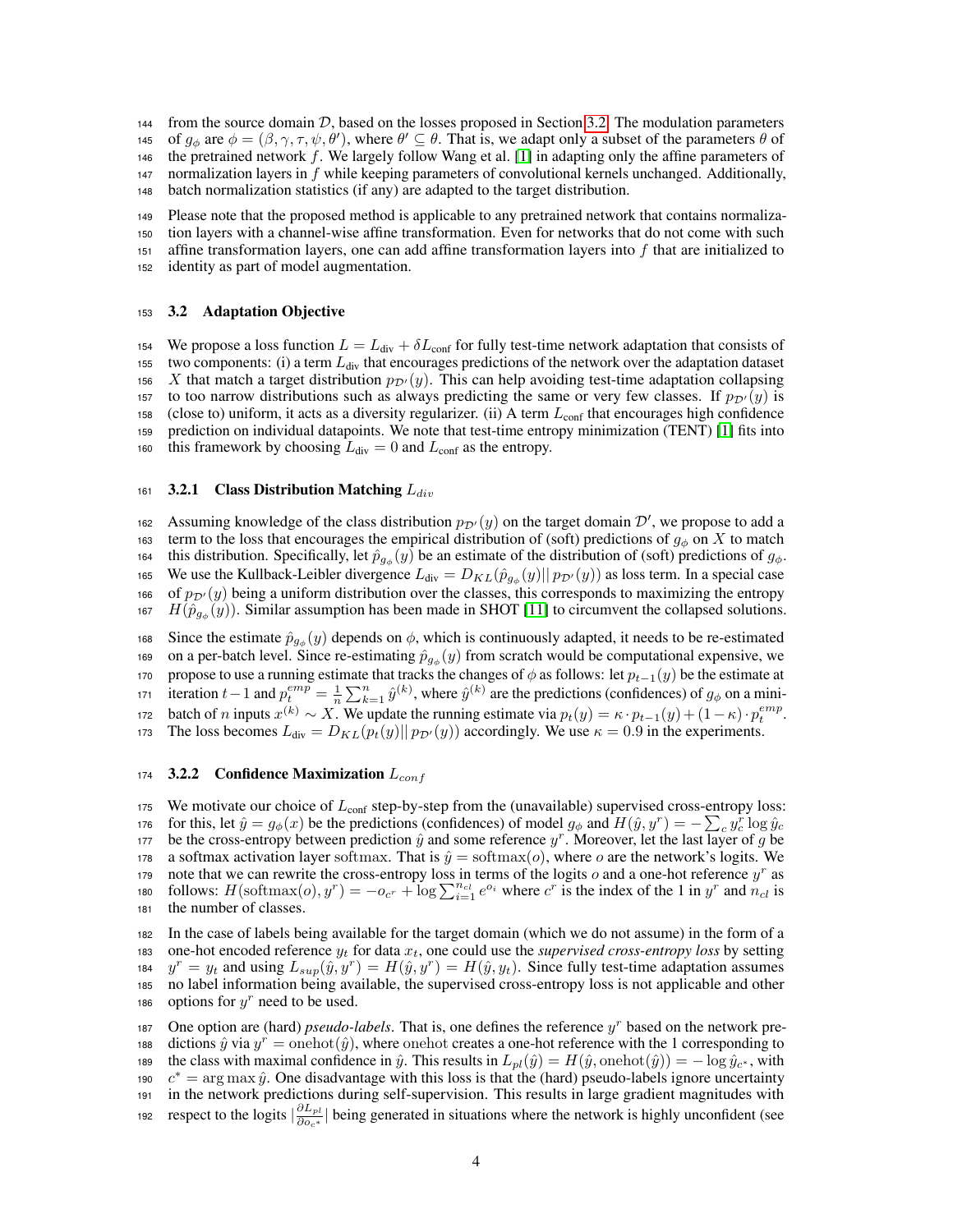<span id="page-4-0"></span>

Figure 1: *Illustration of different losses for confidence maximization.* Losses (left, shifted such that maxima of all losses are at 0) and the resulting gradients with respect to the first logit (right) as a function of the first classes confidence are shown for the case of a binary classification problem. Both *entropy* and *hard pseudo-labels* have vanishing gradients for high confidence predictions. Accordingly, both have maximum gradient amplitude for low-confidence self-supervision, with this effect being stronger for the hard pseudo-labels. *Hard Likelihood Ratio* has constant gradient amplitude for any confidence and thus takes into account low- and high-confidence self-supervision equally. *Soft Likelihood Ratio* also shows non-vanishing (albeit non-maximum) gradients for highconfidence self-supervision and additionally produces small gradient amplitudes from low-confidence self-supervision. Since the likelihood ratio-based losses are unbounded, the design of the model needs to ensure that logits cannot grow unbounded.

<sup>193</sup> Figure [1\)](#page-4-0). This is undesirable since it corresponds to the network being affected most by data points <sup>194</sup> where the network's self-supervision is least reliable.

195 An alternative is to use soft pseudo-labels, that is  $y^r = \hat{y}$ . This takes uncertainty in network predictions into account during self-labelling and results in the *entropy minimization* loss of TENT [\[1\]](#page-9-0):  $L_{ent}(\hat{y}) = H(\hat{y}, \hat{y}) = H(\hat{y}) = -\sum_{c} \hat{y}_{c} \log \hat{y}_{c}$ . However, also for the entropy the logits' 198 gradient magnitude  $\left|\frac{\partial L_{ent}}{\partial o}\right|$  goes to 0 when one of the entries in  $\hat{y}$  goes to 1 (see Figure [1\)](#page-4-0). For a binary classification task, for instance, the maximal logits' gradient amplitude is obtained for  $\hat{y} \approx (0.82, 0.18)$ . This implies that during later stages of test-time adaptation where many predictions <br>201 typically already have very high confidence i.e. above 0.82 gradients are also dominated by typically already have very high confidence, i.e. above 0.82, gradients are also dominated by datapoints with relative low confidence in self-supervision.

<sup>203</sup> While both hard and soft pseudo-labels are clearly motivated, they are not optimal in conjunction with <sup>204</sup> a gradient-based optimizer since the self-supervision from low confidence predictions dominates (at <sup>205</sup> least during later stages of training). To address this issue, we propose two losses that are analogous 206 to  $L_{pl}$  and  $L_{ent}$ , but are not based on the cross-entropy H but instead on the negative log likelihood <sup>207</sup> ratios

$$
R(\hat{y}, y^r) = -\sum_c y_c^r \log \frac{\hat{y}_c}{\sum_{i \neq c} \hat{y}_i} = -\sum_c y_c^r (\log \hat{y}_c - \log \sum_{i \neq c} \hat{y}_i) = H(\hat{y}, y^r) + \sum_c y_c^r \log \sum_{i \neq c} \hat{y}_i
$$

208 Note that while the entropy H is lower bounded by 0, R can get arbitrary small if  $y_c^r \to 1$  and the sum  $\sum_{i \neq c} \hat{y}_i \to 0$  and thus  $\log \sum_{i \neq c} \hat{y}_i \to -\infty$ . This property will induce non-vanishing gradients <sup>210</sup> for high confidence predictions.

<sup>211</sup> The first loss we consider is the *hard likelihood ratio* loss that is defined similarly to the hard 212 pseudo-labels loss  $L_{pl}$ :

$$
L_{hlr}(\hat{y}) = R(\hat{y}, \text{onehot}(\hat{y})) = -\log(\frac{\hat{y}_{c^*}}{\sum_{i \neq c^*} \hat{y}_i}) = -\log(\frac{e^{o_{c^*}}}{\sum_{i \neq c^*} e^{o_i}}) = -o_{c^*} + \log \sum_{i \neq c^*} e^{o_i},
$$

213 where  $c^* = \arg \max \hat{y}$ . We note that  $\frac{\partial L_{hlr}}{\partial o_{c^*}} = -1$ , thus also high-confidence self-supervision contributes equally to the maximum logits' gradients. This loss was also independently proposed as negative log likelihood ratio loss by Yao et al. [\[40\]](#page-11-4) as a replacement to the fully-supervised cross entropy loss for classification task. However, to the best of our knowledge, we are the first to motivate and identify the advantages of this loss for self-supervised learning and test-time adaptation due to its non-saturating gradient property.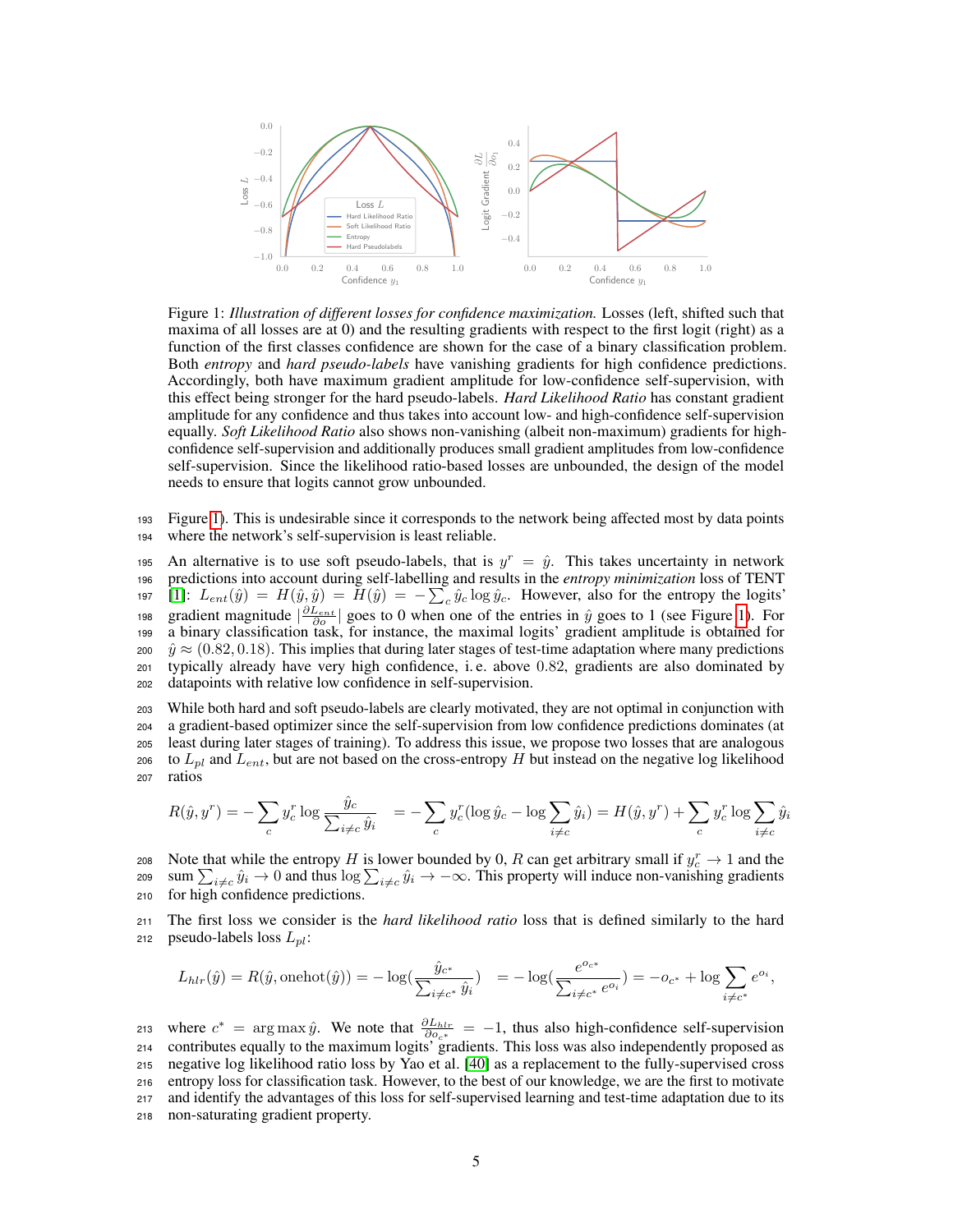219 In addition to  $L_{hlr}$ , we also account for uncertainty in network predictions during self-labelling in a  $220$  similar way as for the entropy loss  $L_{ent}$ , and propose the *soft likelihood ratio* loss:

$$
L_{slr}(\hat{y}) = R(\hat{y}, \hat{y}) = -\sum_{c} \hat{y}_c \cdot \log(\frac{\hat{y}_c}{\sum_{i \neq c} \hat{y}_i}) = -\sum_{c} \hat{y}_c \log(\frac{e^{o_c}}{\sum_{i \neq c} e^{o_i}})
$$

$$
= \sum_{c} \hat{y}_c (-o_c + \log \sum_{i \neq c} e^{o_i})
$$

221 • We note that as  $\hat{y}_{c^*}$  → 1,  $L_{slr}(\hat{y})$  →  $L_{hlr}(\hat{y})$ . Thus the asymptotic behavior of the two likelihood ratio losses for high confidence predictions is the same. However, the soft likelihood ratio loss ratio losses for high confidence predictions is the same. However, the soft likelihood ratio loss <sup>223</sup> creates lower amplitude gradients for low confidence self-supervision. We provide illustrations of the <sup>224</sup> discussed losses and the resulting logits' gradients in Figure [1.](#page-4-0)

 We note that both likelihood ratio losses would typically encourage the network to simply scale its logits larger and larger, since this would reduce the loss even if the ratios between the logits remain constant. However, when finetuning an existing network and restricting the layers that are adapted such that the logits remain approximately scale-normalized, these losses can provide a useful and non-vanishing gradient signal for network adaptation. We achieve this appproximate scale normalization by freezing the top layers of the respective networks. In this case, normalization layers such as batch normalization prohibit "logit explosion". However, predicted confidences can presumably become overconfident; calibrating confidences in a self-supervised test-time adaptation setting is an open and important direction for future work.

#### <span id="page-5-1"></span><sup>234</sup> 4 Experimental settings

 Datasets We evaluate our method on image classification datasets for corruption robustness and domain adaptation. We evaluate on the challenging benchmark ImageNet-C [\[8\]](#page-9-7), which includes a wide variety of 15 different synthetic corruptions with 5 severity levels that attribute to data shift. This benchmark also includes 4 additional corruptions as validation data. For domain adaptation, we choose ImageNet trained models to adapt to ImageNet-R proposed by Hendrycks et al. [\[9\]](#page-9-8). This dataset contains various naturally occurring artistic renditions of object classes from the original ImageNet. ImageNet-R comprises 30,000 image renditions for 200 ImageNet classes. Please refer Sec. A.5 for the experiments on other domain adaptation datasets VisDA-C [\[41\]](#page-11-5), Office-Home [\[42\]](#page-11-6).

**Models** Our method operates in a fully test-time adaptation setting that allows us to use any arbitrary pretrained model. We use publicly available ImageNet pretrained models ResNet50, DenseNet121, ResNeXt50, MobileNetV2 from torchvision [\[43\]](#page-11-7). We also test on a robust ResNet50 model trained 246 using DeepAugment+AugMix<sup>[1](#page-5-0)</sup> [\[9\]](#page-9-8).

**Baseline for fully test-time adaptation** Since TENT from Wang et al. [\[1\]](#page-9-0) outperformed competing methods and fits the fully test-time adaptation setting, we consider it as a baseline and compare our results to this approach. Similar to TENT, we also adapt model features by estimating the normalization statistics and optimize only the channel-wise affine parameters on the target distribution.

 Settings We conduct test-time adaptation on a target distribution for 5 epochs with batch size 64 and use the Adam optimizer with cosine decay scheduler of the learning rate with initial value 0.0006. 253 We set the weight of  $L_{\text{conf}}$  in our loss function to  $\delta = 0.025$  and  $\kappa = 0.9$  in the running estimate  $p_t(y)$  of  $L_{\text{div}}$  (we investigate the effect of  $\kappa$  in the Sec. A.3). Similar to SHOT [\[11\]](#page-9-10), we also choose 255 the target distribution  $p_{\mathcal{D}'}(y)$  in  $L_{\text{div}}$  as a uniform distribution over the available classes. We found that the models converge during 3 to 5 epochs and do not improve further.

 For TENT, we use SGD with momentum 0.9 at constant learning rate 0.00025 with batch size 64. These values correspond to the ones of Wang et al. [\[1\]](#page-9-0); alternative settings of optimizer and learning rates for TENT did not improve performance. TENT is originally optimized only for 1 epoch. For a fair comparison to our method, we optimize TENT also for 5 epochs. Similar to Wang et al. [\[1\]](#page-9-0), we also control for ordering by data shuffling and sharing the order across the methods.

<sup>262</sup> Note that all the hyperparameter settings are tuned solely on the validation corruptions of ImageNet-C <sup>263</sup> that are disjoint from the test corruptions. As discussed in Section [3.2.2,](#page-3-1) we freeze all trainable <sup>264</sup> parameters in the top layers of the networks to prohibit "logit explosion". Note that normalization

<span id="page-5-0"></span><sup>1</sup> From https://github.com/hendrycks/imagenet-r. Owner permitted to use it for research/commercial purposes.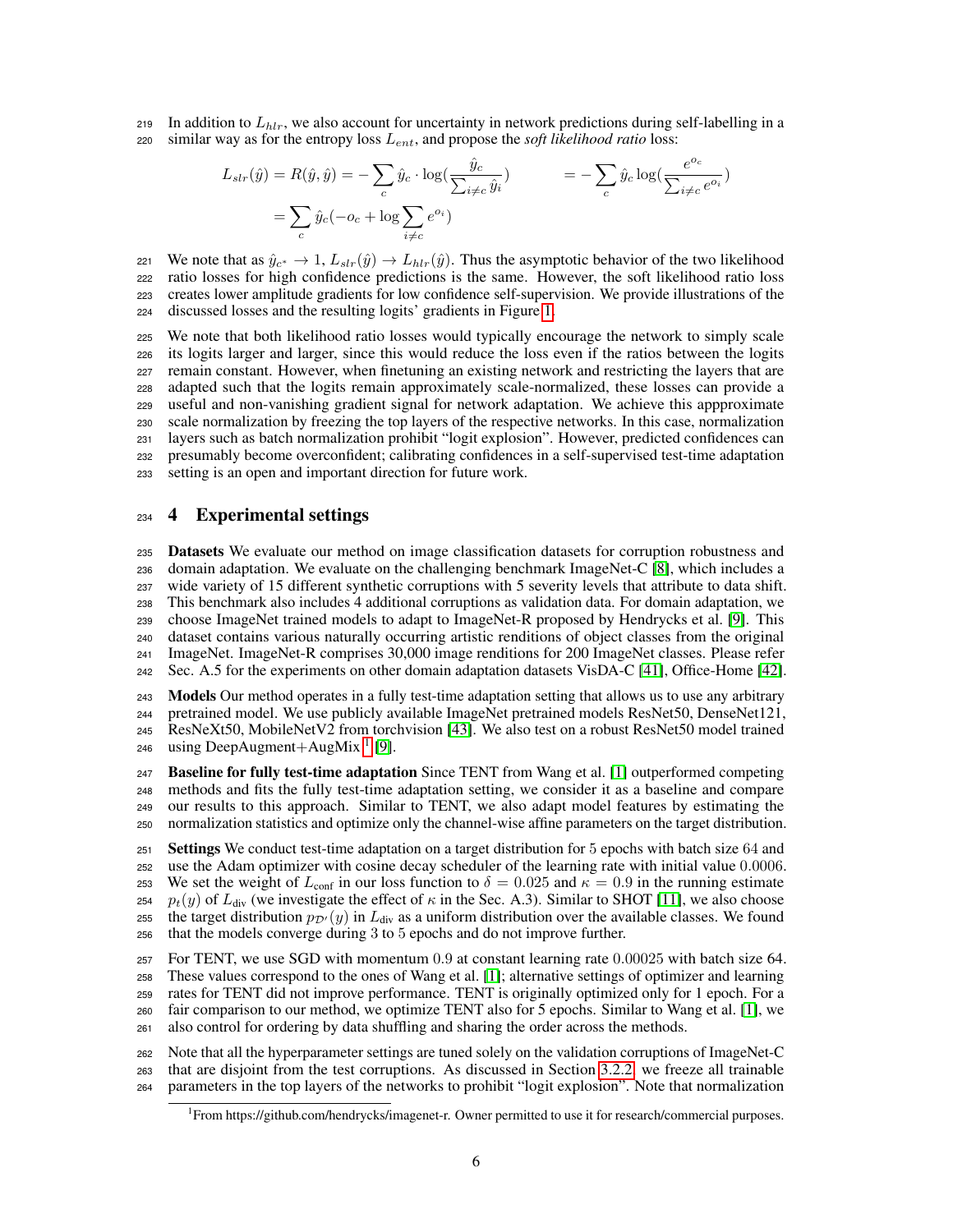| Method        | Gauss | Shot  | Impulse | Defocus | Glass | Motion | Zoom    | Snow  | Frost | Fog   | Bright | Contrast | Elastic | Pixel | <b>JPEG</b> |
|---------------|-------|-------|---------|---------|-------|--------|---------|-------|-------|-------|--------|----------|---------|-------|-------------|
|               |       |       |         |         |       |        |         |       |       |       |        |          |         |       |             |
| No Adaptation | 2.44  | 2.99  | 1.96    | 17.92   | 9.82  | 14.78  | 22.50   | 16.89 | 23.31 | 24.43 | 58.93  | 5.43     | 16.95   | 20.61 | 31.65       |
| Pseudo Labels | 2.44  | 2.99  | 1.96    | 17.92   | 9.82  | 14.78  | 22.50   | 16.89 | 23.31 | 24.43 | 58.93  | 5.43     | 16.95   | 20.61 | 31.65       |
|               |       |       |         |         |       |        | Epoch 1 |       |       |       |        |          |         |       |             |
| <b>TENT</b>   | 32.70 | 35.34 | 35.11   | 32.79   | 31.80 | 47.22  | 53.02   | 51.82 | 43.42 | 60.44 | 68.82  | 27.53    | 58.47   | 61.63 | 55.98       |
| TENT+         | 33.96 | 36.66 | 35.75   | 33.70   | 33.33 | 47.73  | 53.22   | 52.16 | 44.79 | 60.62 | 68.91  | 35.60    | 58.81   | 61.82 | 56.23       |
| HLR (ours)    | 38.39 | 41.11 | 40.28   | 38.25   | 38.18 | 51.63  | 55.55   | 55.45 | 48.96 | 62.19 | 68.17  | 49.47    | 60.34   | 62.51 | 57.42       |
| SLR (ours)    | 39.51 | 42.09 | 41.58   | 39.35   | 39.02 | 52.67  | 55.80   | 55.92 | 49.64 | 62.62 | 68.47  | 50.27    | 60.80   | 63.01 | 57.80       |
|               |       |       |         |         |       |        | Epoch 5 |       |       |       |        |          |         |       |             |
| <b>TENT</b>   | 16.04 | 23.22 | 25.85   | 19.05   | 17.40 | 49.02  | 52.78   | 52.72 | 34.31 | 61.19 | 68.54  | 1.26     | 59.26   | 62.15 | 56.17       |
| TENT+         | 33.97 | 37.95 | 36.93   | 32.69   | 33.36 | 51.42  | 54.33   | 54.55 | 45.80 | 62.09 | 69.03  | 24.08    | 60.36   | 63.10 | 57.21       |
| HLR (ours)    | 41.37 | 44.04 | 43.68   | 41.74   | 41.09 | 54.26  | 56.43   | 57.03 | 50.81 | 63.05 | 68.29  | 50.98    | 61.15   | 63.08 | 58.13       |
| SLR (ours)    | 41.52 | 42.90 | 44.07   | 41.69   | 40.78 | 54.76  | 56.59   | 57.35 | 51.01 | 63.53 | 68.72  | 50.65    | 61.49   | 63.46 | 58.32       |
| Groundtruth   | 55.68 | 58.10 | 61.27   | 55.84   | 55.08 | 65.83  | 67.22   | 67.56 | 62.60 | 72.49 | 76.97  | 65.04    | 70.86   | 72.51 | 68.56       |

<span id="page-6-0"></span>Table 1: Test-time adaptation of ResNet50 on ImageNet-C at highest severity level 5. Ground truth labels are used to adapt the model in supervised manner to obtain empirical upper bound performance.

<span id="page-6-1"></span>Table 2: SSIM and SLR-adapted ResNet50 accuracy without and with input transformation (IT).

| Corruption  | Gauss |                 |       | Shot Impulse Defocus Glass Motion Zoom Snow Frost |       |       |       |                                 |             | Fog |                         | Bright Contrast Elastic Pixel |                   |       | JPEG  |
|-------------|-------|-----------------|-------|---------------------------------------------------|-------|-------|-------|---------------------------------|-------------|-----|-------------------------|-------------------------------|-------------------|-------|-------|
|             |       |                 |       |                                                   |       |       |       |                                 |             |     |                         |                               |                   |       |       |
| <b>SSIM</b> |       | $0.123$ $0.147$ | 0.135 | 0.623                                             | 0.648 | 0.622 |       | $0.676$ $0.517$ $0.575$ $0.619$ |             |     | 0.653                   | 0.545                         | $0.625$ 0.786     |       | 0.800 |
| $SSIM+IT$   |       | $0.173$ $0.188$ | 0.347 | 0.605                                             | 0.638 | 0.603 | 0.670 | 0.580                           |             |     | $0.628$ $0.626$ $0.676$ | 0.765                         | 0.616 0.776 0.795 |       |       |
| <b>SLR</b>  | 41.59 | 43.49           | 43.90 | 41.70                                             | 41.10 | 54.86 |       | 56.39 57.47                     | 50.90 63.51 |     | 68.70                   | 51.06                         | 61.36 63.39 58.35 |       |       |
| $SLR+IT$    | 43.09 | 44.39           | 64.05 | 41.98                                             | 40.99 | 55.73 |       | 56.75 58.56 51.68 63.64         |             |     | 68.85                   | 55.01                         | 61.32             | 63.59 | 58.24 |

<sup>265</sup> statistics are still updated in these layers. Please refer Sec. A.2 for more details regarding which <sup>266</sup> layers are frozen in different networks.

267 Furthermore, we prepend a trainable input transformation module  $d$  (cf. Sec. [3.1\)](#page-2-0) to the network to partially counteract the data-shift. Note that the parameters of this module discussed in Sec. [3.1](#page-2-0) are trainable and subject to optimization. This module is initialized to operate as an identity function prior 270 to adaptation on a target distribution by choosing  $\tau = 1$ ,  $\gamma = 1$ , and  $\beta = 0$ . We adapt the parameters of this module along with the channel-wise affine transformations and normalization statistics in an end-to-end fashion, solely using our proposed loss function along with the optimization details mentioned above. The architecture of this module is discussed in Sec. A.1.

274 Since  $L_{div}$  is independent of  $L_{conf}$ , we also propose to combine  $L_{div}$  with TENT, i. e.  $L = L_{div} + L_{ent}$ . 275 We denote this as TENT+ and also set  $\kappa = 0.9$  here. Note that TENT optimizes all channel-wise <sup>276</sup> affine parameters in the network (since entropy is saturating and does not cause logit explosion).  $277$  For a fair comparison to our method, we also freeze the top layers of the networks in TENT+. We 278 show that adding  $L_{div}$  and freezing top layers significantly improves the networks performance over <sup>279</sup> TENT. Note that SHOT [\[11\]](#page-9-10) is the combination of TENT, batch-level diversity regularizer, and their <sup>280</sup> pseudo labeling strategy. TENT+ can be seen as a variant of SHOT but without their pseudo labeling

<sup>281</sup> technique. Please refer to Sec. A.4 for the test-time adaptation of pretrained models with SHOT.

 Note that each corruption and each severity in ImageNet-C is treated as a different target distribution and in all settings we reset model parameters to their pretrained values before every adaptation. We run our experiments for three times with different random seeds (2020, 2021, 2022) in PyTorch and report the average accuracies.

# <sup>286</sup> 5 Results

 Evaluation on ImageNet-C We adapt different models on the ImageNet-C benchmark using TENT, TENT+, and both *hard likelihood ratio* (HLR) and *soft likelihood ratio* (SLR) losses. Figure [2](#page-7-0) (top row) depicts the mean corruption accuracy (mCA%) of each model computed across all the corruptions and severity levels. It can be observed that TENT $+$  improves over TENT, showcasing the  $_{291}$  importance of a diversity regularizer  $L_{div}$ . Importantly, our methods HLR and SLR outperform TENT and TENT+ across DenseNet121, MobileNetV2, ResNet50, ResNeXt50 and perform comparable with TENT+ on robust ResNet50-DeepAugment+Augmix model. This shows that the mCA% of robust DeepAugment+Augmix model can be further increased from 58% (before adaptation) to 68.6% using test-time adaptation techniques. Here, the average of mCA obtained from three different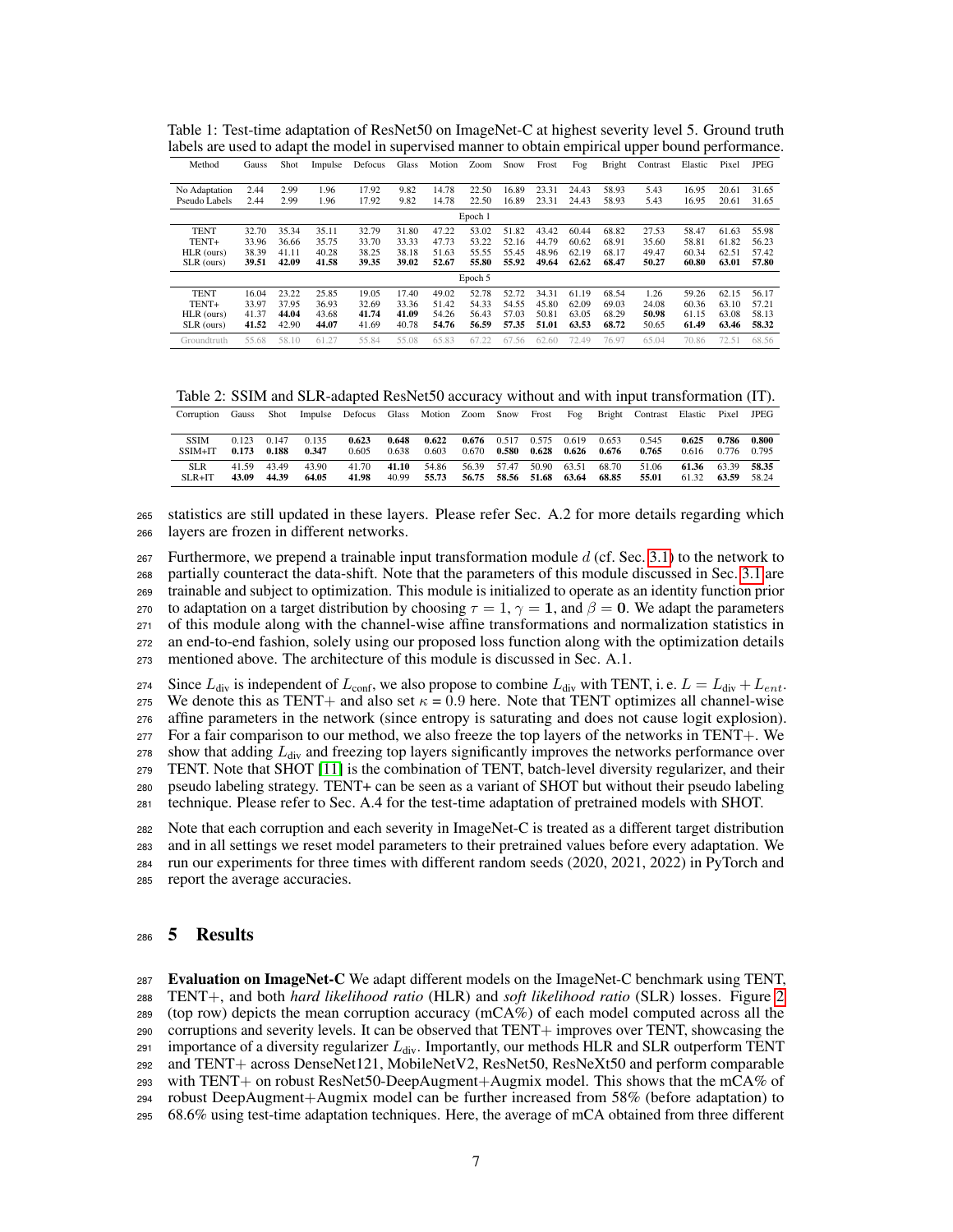<span id="page-7-0"></span>

Figure 2: Test-time adaptation results on (top row) ImageNet-C, averaged across all 15 corruptions and severities, (middle row) ImageNet-R, (bottom row) clean ImageNet. NA refers to "No Adaptation".

<span id="page-7-1"></span>

Figure 3: Test-time adaptation of ResNet50 using (top row) a subset of classes, and (bottom row) a subset of samples per class on 4 different corruptions at severity 5. Accuracy is computed based on the evaluation of adapted model on the entire target data. Note that error bars are smaller to visualize.

<sup>296</sup> random seeds are depicted along with the error bars. These smaller error bars represent that the <sup>297</sup> test-time adaptation results are not sensitive to the choice of random seed.

 We also illustrate the performance of ResNet50 on the highest severity level across all 15 test corruptions of ImageNet-C in Table [1.](#page-6-0) Here, the adaptation results after epoch 1 and 5 are reported. It can be seen that a single epoch of test-time adaptation improves the performance significantly and makes minor improvements until epoch 5. TENT adaptation for more than one epoch result 302 in reduced performance and TENT with  $L_{div}$  (TENT+) prevents this behavior. We note that both HLR and SLR clearly and consistently outperform TENT and TENT+ on the ResNet50. We also compare our results with the hard pseudo-labels (PL) objective and also with an oracle setting where the groundtruth labels of the target data are used for adapting the model in a supervised manner (GT). Note that this oracle setting is not of practical importance but illustrates the empirical upper bound on fully test-time adaptation performance under the chosen modulation parametrization. The reported numbers in the table are the average of three random seeds.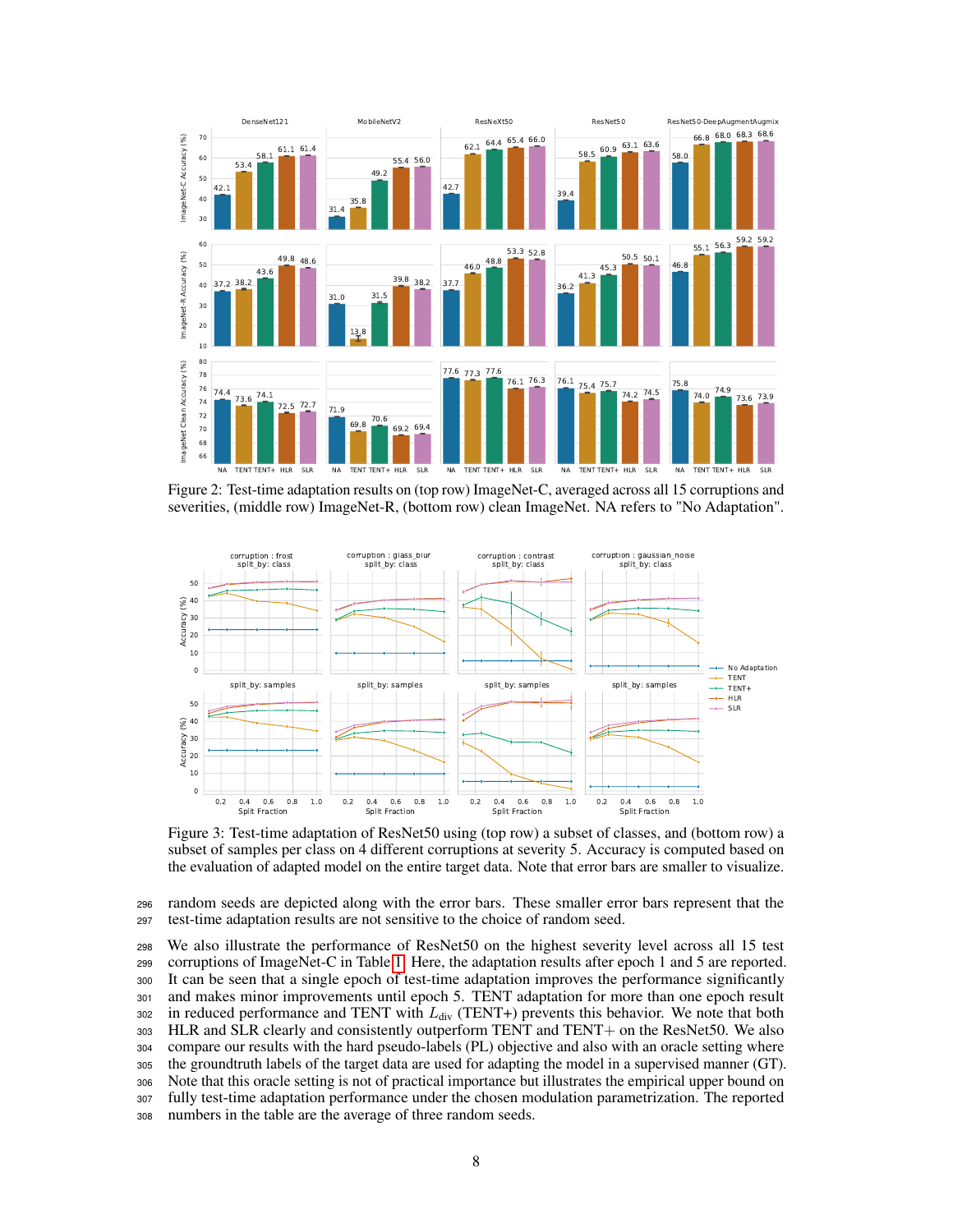**ImageNet-R** We evaluate different adapted models on ImageNet-R and depict the results in Figure [2](#page-7-0) (middle row). Results show that our methods significantly improve performance of all the models, including the model pretrained with DeepAugment+Augmix. Moreover, both HLR and SLR clearly outperform TENT and TENT+.

 Evaluation with data subsets In the above experiments, the model is evaluated on the same data that is also used for the test-time adaptation. Here, we test model generalization by adapting on a subset of target data and evaluate the performance on the whole dataset, which also includes unseen data that is not used for adaptation. We conduct two case studies: (i) adapt on the data from a subset of ImageNet classes and evaluate the performance on the data from all the classes. (ii) Adapt only on a subset of data from each class and test on all seen and unseen samples from the whole dataset.

 Figure [3](#page-7-1) illustrates generalization of a ResNet50 adapted on different proportions of the data across different corruptions, both in terms of classes and samples. We observe that adapting a model on a small subset of samples and classes is sufficient to achieve reasonable accuracy on the whole target data. This suggests that the adaptation actually learns to compensate the data shift rather than overfitting to the adapted samples or classes. The performance of TENT decreases as the number of classes/samples increases, because  $L_{ent}$  can converge to trivial collapsed solutions and more data 325 corresponds to more updates steps during adaptation. Adding  $L_{div}$  such as in TENT+ stabilizes the adaptation process and reduces this issues. Reported are the average of random seeds with error bars.

327 Input transformation We investigate whether the input transformation (IT) module, trained end-to- end with a ResNet50 and SLR loss on data of the respective distortion *without* seeing any source (undistorted) data, can partially undo certain domain shifts of ImageNet-C and also increase accuracy on corrupted data. We measure domain shift via the structural similarity index measure (SSIM) [\[44\]](#page-11-8) between the clean image (unseen by the model) and its distorted version/the output of IT on the distorted version. Table [2](#page-6-1) shows that IT increases the SSIM considerably on certain distortions such as Impulse, Contrast, Snow, and Frost. IT increases SSIM also for other types of noise distortions, while it slightly reduces SSIM for the blur distortions, Elastic, Pixelate, and JPEG. When combined with SLR, IT considerably increases accuracy on distortions for which also SSIM increased significantly (for instance +20 percent points on Impulse, +4 percent points on Contrast) and never reduces accuracy by more than 0.11 percent points. We provide illustrations of effect of IT in the appendix.

338 Clean images As a sanity check, we investigate the effect of test-time adaptation when target data comes from the same distribution as training data. For this, we adapt pretrained models on clean validation data of ImageNet. The results in Figure [2](#page-7-0) (bottom row) depict that the performance of SLR/HLR adapted models drops by 1.5 to 2.5 percent points compared to the pretrained model. We attribute this drop to self-supervision being less reliable than the original full supervision on in- distribution training data. The drop is smaller for TENT and TENT+, presumably because predictions on in-distribution target data are typically highly confident such that there is little gradient and thus little change to the pretrained networks by TENT. In summary, while self-supervision by confidence maximization is a powerful method for adaptation to domain shift, the observed drop when adapting to data from the source domain indicates that there is "no free lunch" in test-time adaptation.

## <span id="page-8-0"></span>6 Conclusion

 We propose a method to improve corruption robustness and domain adaptation of models in a fully test-time adaptation setting. Unlike entropy minimization, our proposed loss functions provide non-vanishing gradients for high confident predictions and thus attribute to improved adaptation in a self-supervised manner. We also show that additional diversity regularization on the model predictions is crucial to prevent trivial solutions and stabilize the adaptation process. Lastly, we introduce a trainable input transformation module that partially refines the corrupted samples to support the adaptation. We show that our method improves corruption robustness on ImageNet-C and domain adaptation to ImageNet-R on different ImageNet models. We also show that adaptation on a small fraction of data and classes is sufficient to generalize to unseen target data and classes.

 Ethical and Societal Impact Our non-saturating loss increases accuracy but might result in over- confident predictions, which can cause harm in safety-critical downstream applications when not properly calibrated. At the same time, self-supervised confidence maximization might amplify bias in pretrained models. We hope that the diversity regularizer in the loss partially compensates this issue.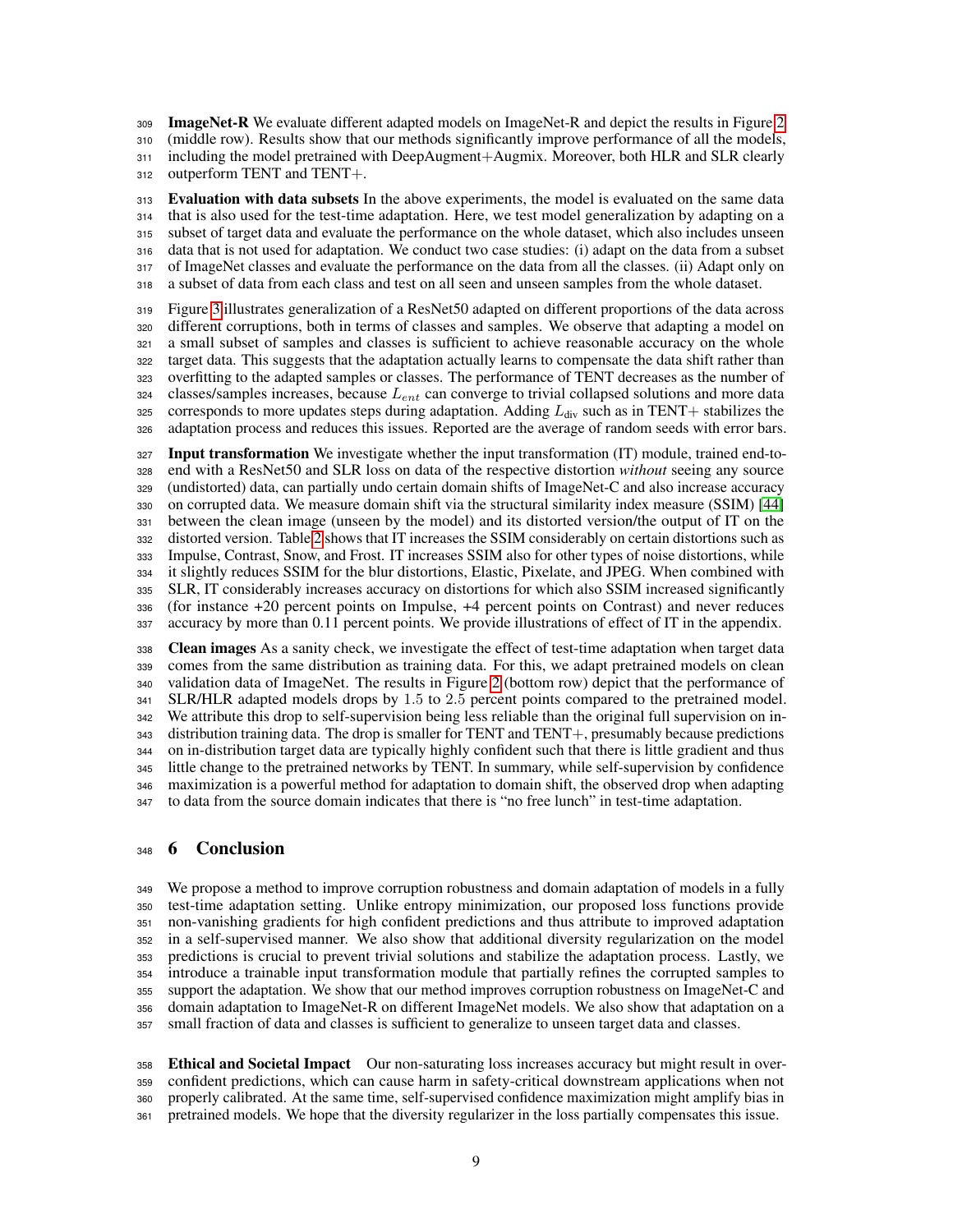## 362 References

- <span id="page-9-0"></span> [1] Dequan Wang, Evan Shelhamer, Shaoteng Liu, Bruno Olshausen, and Trevor Darrell. Fully test-time adaptation by entropy minimization. *arXiv preprint arXiv:2006.10726*, 2020.
- <span id="page-9-1"></span> [2] Joaquin Quionero-Candela, Masashi Sugiyama, Anton Schwaighofer, and Neil D Lawrence. *Dataset Shift in Machine Learning*. MIT Press, 2009.
- <span id="page-9-2"></span> [3] Robert Geirhos, Patricia Rubisch, Claudio Michaelis, Matthias Bethge, Felix A. Wichmann, and Wieland Brendel. Imagenet-trained CNNs are biased towards texture; increasing shape bias improves accuracy and robustness. In *International Conference on Learning Representations*, 2019.
- <span id="page-9-3"></span> [4] Dan Hendrycks, Norman Mu, Ekin D Cubuk, Barret Zoph, Justin Gilmer, and Balaji Lakshmi- narayanan. Augmix: A simple data processing method to improve robustness and uncertainty. *arXiv preprint arXiv:1912.02781*, 2019.
- <span id="page-9-4"></span> [5] Eric Tzeng, Judy Hoffman, Kate Saenko, and Trevor Darrell. Adversarial discriminative domain adaptation. In *Proceedings of the IEEE conference on computer vision and pattern recognition*, pages 7167–7176, 2017.
- <span id="page-9-5"></span> [6] Eric Mintun, Alexander Kirillov, and Saining Xie. On interaction between augmentations and corruptions in natural corruption robustness. *arXiv preprint arXiv:2102.11273*, 2021.
- <span id="page-9-6"></span> [7] Tuan-Hung Vu, Himalaya Jain, Maxime Bucher, Matthieu Cord, and Patrick Pérez. Advent: Ad- versarial entropy minimization for domain adaptation in semantic segmentation. In *Proceedings of the IEEE/CVF Conference on Computer Vision and Pattern Recognition*, pages 2517–2526, 2019.
- <span id="page-9-7"></span> [8] Dan Hendrycks and Thomas G. Dietterich. Benchmarking neural network robustness to common corruptions and perturbations. *International Conference on Learning Representations (ICLR)*, 2019.
- <span id="page-9-8"></span> [9] Dan Hendrycks, Steven Basart, Norman Mu, Saurav Kadavath, Frank Wang, Evan Dorundo, Rahul Desai, Tyler Zhu, Samyak Parajuli, Mike Guo, Dawn Song, Jacob Steinhardt, and Justin Gilmer. The many faces of robustness: A critical analysis of out-of-distribution generalization, 2020.
- <span id="page-9-9"></span> [10] Yu Sun, Xiaolong Wang, Zhuang Liu, John Miller, Alexei Efros, and Moritz Hardt. Test-time training with self-supervision for generalization under distribution shifts. In *International Conference on Machine Learning*, pages 9229–9248. PMLR, 2020.
- <span id="page-9-10"></span> [11] Jian Liang, Dapeng Hu, and Jiashi Feng. Do we really need to access the source data? Source hypothesis transfer for unsupervised domain adaptation. In Hal Daumé III and Aarti Singh, editors, *Proceedings of the 37th International Conference on Machine Learning*, volume 119 of *Proceedings of Machine Learning Research*, pages 6028–6039. PMLR, 13–18 Jul 2020.
- <span id="page-9-11"></span> [12] Xiaofu Wu, Quan Zhou, Zhen Yang, Chunming Zhao, Longin Jan Latecki, et al. Entropy mini- mization vs. diversity maximization for domain adaptation. *arXiv preprint arXiv:2002.01690*, 2020.
- <span id="page-9-12"></span> [13] Kaiming He, Xiangyu Zhang, Shaoqing Ren, and Jian Sun. Deep residual learning for image recognition. In *Proceedings of the IEEE conference on computer vision and pattern recognition*, pages 770–778, 2016.
- <span id="page-9-13"></span> [14] Norman Mu and Justin Gilmer. Mnist-c: A robustness benchmark for computer vision. *arXiv preprint arXiv:1906.02337*, 2019.
- <span id="page-9-14"></span> [15] Claudio Michaelis, Benjamin Mitzkus, Robert Geirhos, Evgenia Rusak, Oliver Bringmann, Alexander S Ecker, Matthias Bethge, and Wieland Brendel. Benchmarking robustness in object detection: Autonomous driving when winter is coming. *arXiv preprint arXiv:1907.07484*, 2019.
- <span id="page-9-15"></span> [16] Christoph Kamann and Carsten Rother. Benchmarking the robustness of semantic segmenta- tion models. In *Proceedings of the IEEE/CVF Conference on Computer Vision and Pattern Recognition*, pages 8828–8838, 2020.
- <span id="page-9-16"></span> [17] Nic Ford, Justin Gilmer, Nicolas Carlini, and Dogus Cubuk. Adversarial examples are a natural consequence of test error in noise. *arXiv preprint arXiv:1901.10513*, 2019.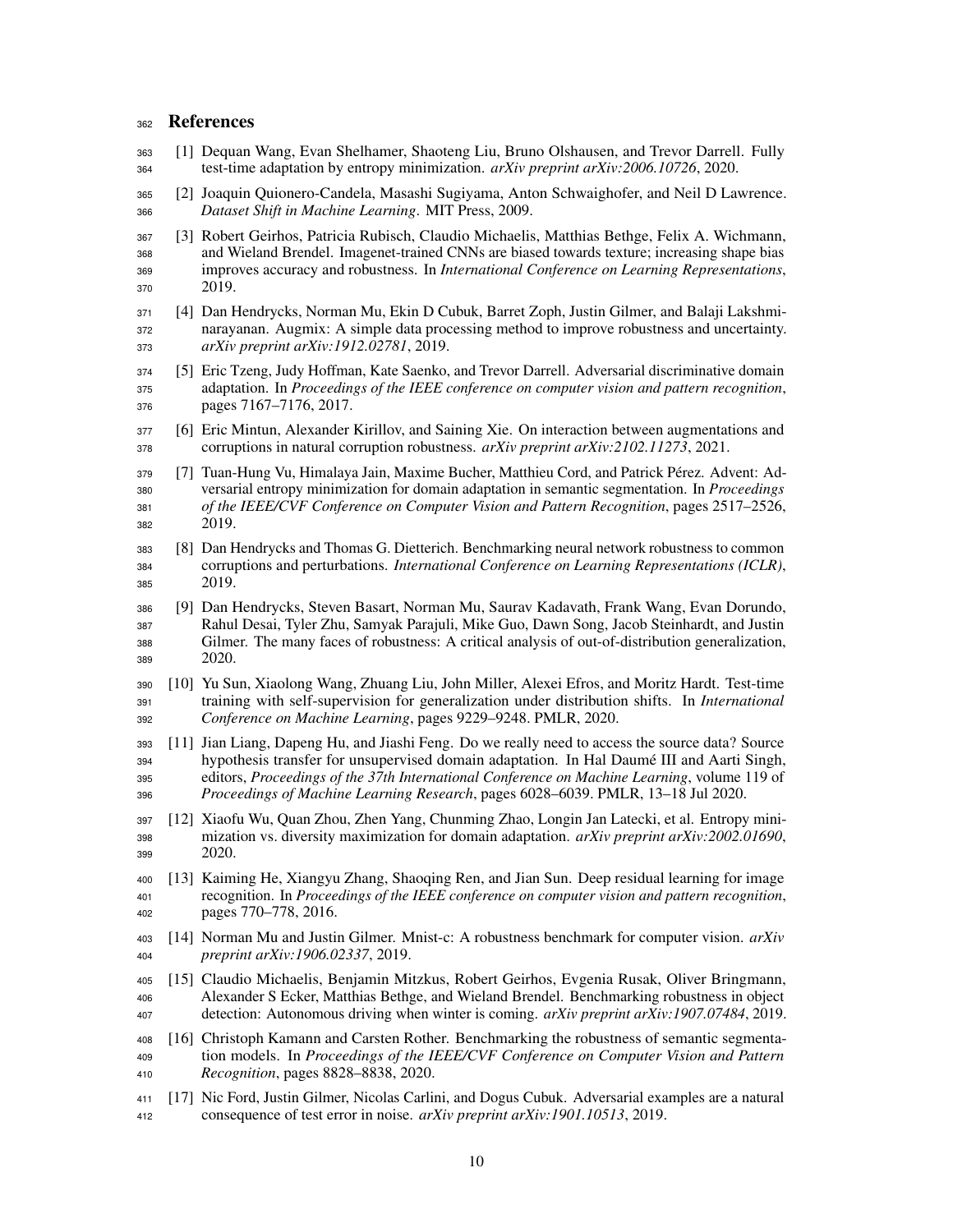- <span id="page-10-0"></span> [18] Raphael Gontijo Lopes, Dong Yin, Ben Poole, Justin Gilmer, and Ekin D Cubuk. Improving robustness without sacrificing accuracy with patch gaussian augmentation. *arXiv preprint arXiv:1906.02611*, 2019.
- <span id="page-10-1"></span> [19] Sangdoo Yun, Dongyoon Han, Seong Joon Oh, Sanghyuk Chun, Junsuk Choe, and Youngjoon Yoo. Cutmix: Regularization strategy to train strong classifiers with localizable features. In *Proceedings of the IEEE/CVF International Conference on Computer Vision*, pages 6023–6032, 2019.
- <span id="page-10-2"></span> [20] Christoph Kamann, Burkhard Güssefeld, Robin Hutmacher, Jan Hendrik Metzen, and Carsten Rother. Increasing the robustness of semantic segmentation models with painting-by-numbers. *arXiv preprint arXiv:2010.05495*, 2020.
- <span id="page-10-3"></span> [21] Evgenia Rusak, Lukas Schott, Roland Zimmermann, Julian Bitterwolf, Oliver Bringmann, Matthias Bethge, and Wieland Brendel. Increasing the robustness of dnns against image corruptions by playing the game of noise. *arXiv preprint arXiv:2001.06057*, 3, 2020.
- <span id="page-10-4"></span> [22] Eric Mintun, Alexander Kirillov, and Saining Xie. On interaction between augmentations and corruptions in natural corruption robustness, 2021. URL [https://openreview.net/forum?](https://openreview.net/forum?id=zbEupOtJFF) [id=zbEupOtJFF](https://openreview.net/forum?id=zbEupOtJFF).
- <span id="page-10-5"></span> [23] Joaquin Quiñonero-Candela, Masashi Sugiyama, Anton Schwaighofer, and N Lawrence. Co-variate shift and local learning by distribution matching, 2008.
- <span id="page-10-6"></span> [24] Baochen Sun, Jiashi Feng, and Kate Saenko. Correlation alignment for unsupervised domain adaptation. In *Domain Adaptation in Computer Vision Applications*, pages 153–171. Springer, 2017.
- <span id="page-10-7"></span> [25] Yaroslav Ganin and Victor Lempitsky. Unsupervised domain adaptation by backpropagation. In *International conference on machine learning*, pages 1180–1189. PMLR, 2015.
- <span id="page-10-8"></span> [26] Yaroslav Ganin, Evgeniya Ustinova, Hana Ajakan, Pascal Germain, Hugo Larochelle, François Laviolette, Mario Marchand, and Victor Lempitsky. Domain-adversarial training of neural networks. *The journal of machine learning research*, 17(1):2096–2030, 2016.
- <span id="page-10-9"></span> [27] Judy Hoffman, Eric Tzeng, Taesung Park, Jun-Yan Zhu, Phillip Isola, Kate Saenko, Alexei Efros, and Trevor Darrell. Cycada: Cycle-consistent adversarial domain adaptation. In *International conference on machine learning*, pages 1989–1998. PMLR, 2018.
- <span id="page-10-10"></span> [28] Yu Sun, Eric Tzeng, Trevor Darrell, and Alexei A Efros. Unsupervised domain adaptation through self-supervision. *arXiv preprint arXiv:1909.11825*, 2019.
- <span id="page-10-11"></span> [29] Jogendra Nath Kundu, Naveen Venkat, Rahul M V, and R. Venkatesh Babu. Universal source- free domain adaptation. In *Proceedings of the IEEE/CVF Conference on Computer Vision and Pattern Recognition (CVPR)*, June 2020.
- <span id="page-10-12"></span> [30] Rui Li, Qianfen Jiao, Wenming Cao, Hau-San Wong, and Si Wu. Model adaptation: Unsuper- vised domain adaptation without source data. In *Proceedings of the IEEE/CVF Conference on Computer Vision and Pattern Recognition (CVPR)*, June 2020.
- <span id="page-10-13"></span> [31] Vinod K. Kurmi, Venkatesh K. Subramanian, and Vinay P. Namboodiri. Domain impression: A source data free domain adaptation method. In *Proceedings of the IEEE/CVF Winter Conference on Applications of Computer Vision (WACV)*, January 2021.
- <span id="page-10-14"></span> [32] Hao-Wei Yeh, Baoyao Yang, Pong C. Yuen, and Tatsuya Harada. Sofa: Source-data-free feature alignment for unsupervised domain adaptation. In *Proceedings of the IEEE/CVF Winter Conference on Applications of Computer Vision (WACV)*, January 2021.
- <span id="page-10-15"></span> [33] Steffen Schneider, Evgenia Rusak, Luisa Eck, Oliver Bringmann, Wieland Brendel, and Matthias Bethge. Improving robustness against common corruptions by covariate shift adaptation. *Advances in Neural Information Processing Systems*, 33, 2020.
- <span id="page-10-16"></span> [34] Zachary Nado, Shreyas Padhy, D. Sculley, Alexander D'Amour, Balaji Lakshminarayanan, and Jasper Snoek. Evaluating prediction-time batch normalization for robustness under covariate shift, 2021.
- <span id="page-10-17"></span> [35] Philipp Benz, Chaoning Zhang, Adil Karjauv, and In So Kweon. Revisiting batch normalization for improving corruption robustness. In *Proceedings of the IEEE/CVF Winter Conference on Applications of Computer Vision (WACV)*, pages 494–503, January 2021.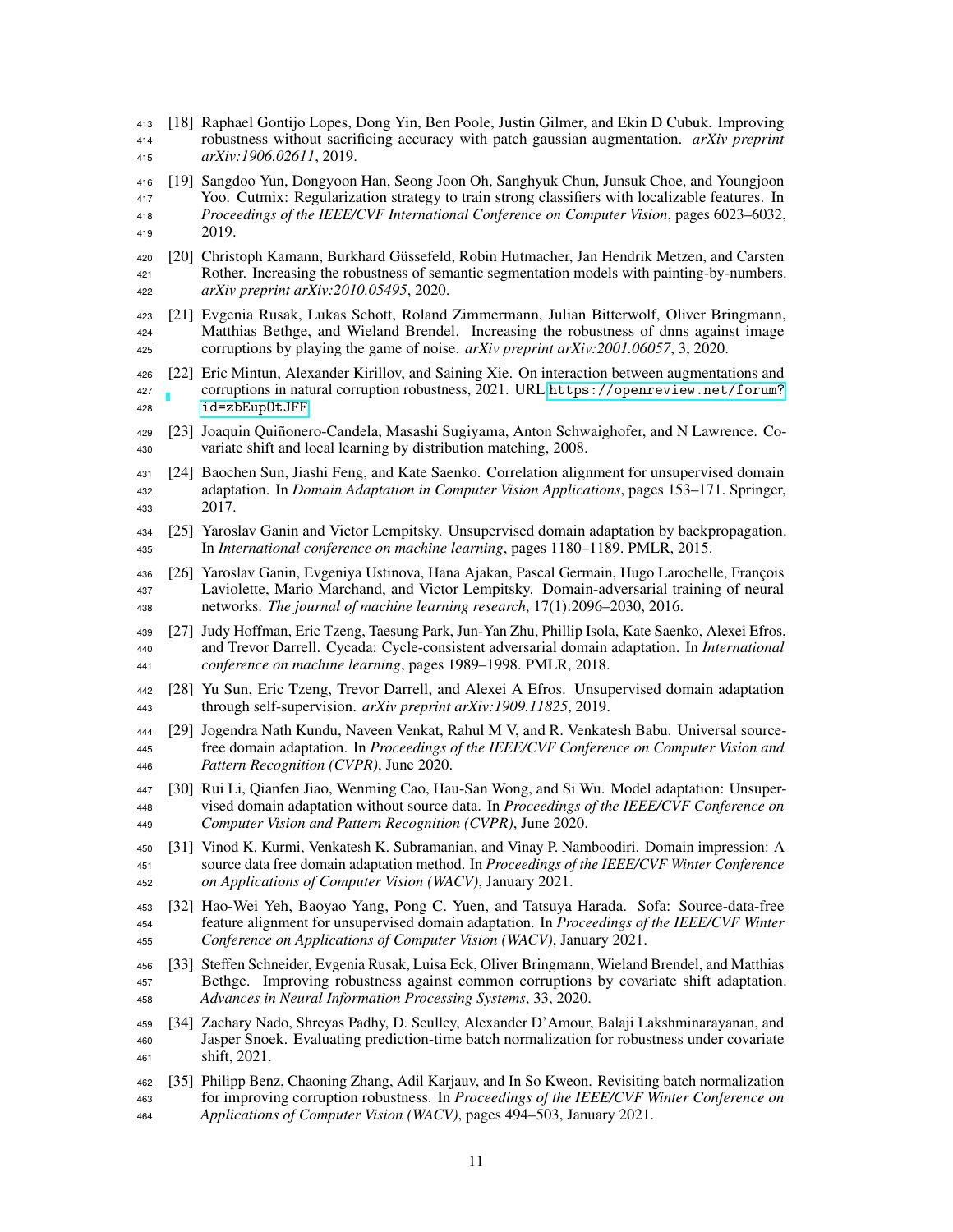- <span id="page-11-0"></span> [36] Fabio Maria Carlucci, Lorenzo Porzi, Barbara Caputo, Elisa Ricci, and Samuel Rota Bulo. Autodial: Automatic domain alignment layers. In *Proceedings of the IEEE International Conference on Computer Vision*, pages 5067–5075, 2017.
- <span id="page-11-1"></span> [37] Yanghao Li, Naiyan Wang, Jianping Shi, Jiaying Liu, and Xiaodi Hou. Revisiting batch normalization for practical domain adaptation. *arXiv preprint arXiv:1603.04779*, 2016.
- <span id="page-11-2"></span> [38] Evgenia Rusak, Lukas Schott, Roland S. Zimmermann, Julian Bitterwolf, Oliver Bringmann, Matthias Bethge, and Wieland Brendel. A simple way to make neural networks robust against diverse image corruptions. In Andrea Vedaldi, Horst Bischof, Thomas Brox, and Jan-Michael Frahm, editors, *Computer Vision – ECCV*, 2020.
- <span id="page-11-3"></span> [39] Hossein Talebi and Peyman Milanfar. Learning to resize images for computer vision tasks. *arXiv preprint arXiv:2103.09950*, 2021.
- <span id="page-11-4"></span> [40] Hengshuai Yao, Dong-lai Zhu, Bei Jiang, and Peng Yu. Negative log likelihood ratio loss for deep neural network classification. In Kohei Arai, Rahul Bhatia, and Supriya Kapoor, editors, *Proceedings of the Future Technologies Conference (FTC)*, pages 276–282, Cham, 2020. Springer International Publishing. ISBN 978-3-030-32520-6.
- <span id="page-11-5"></span> [41] Xingchao Peng, Ben Usman, Neela Kaushik, Judy Hoffman, Dequan Wang, and Kate Saenko. Visda: The visual domain adaptation challenge. *arXiv preprint arXiv:1710.06924*, 2017.
- <span id="page-11-6"></span> [42] Hemanth Venkateswara, Jose Eusebio, Shayok Chakraborty, and Sethuraman Panchanathan. Deep hashing network for unsupervised domain adaptation. In *Proceedings of the IEEE conference on computer vision and pattern recognition*, pages 5018–5027, 2017.
- <span id="page-11-7"></span> [\[](https://pytorch.org/vision/stable/models.html)43] Torch-Contributors. Torchvision models, 2020. URL [https://pytorch.org/vision/](https://pytorch.org/vision/stable/models.html) [stable/models.html](https://pytorch.org/vision/stable/models.html).
- <span id="page-11-8"></span> [44] Zhou Wang, A. C. Bovik, H. R. Sheikh, and E. P. Simoncelli. Image quality assessment: From error visibility to structural similarity. *Trans. Img. Proc.*, 13(4):600–612, April 2004. ISSN 1057-7149.

## Checklist

- 1. For all authors...
- (a) Do the main claims made in the abstract and introduction accurately reflect the paper's 493 contributions and scope? [Yes]
- (b) Did you describe the limitations of your work? [Yes] We discuss that our class 495 distribution matching term  $L_{div}$  requires knowledge of the class distribution  $p_{\mathcal{D}'}(y)$  (Section [3.2.1\)](#page-3-2). We also discuss that confidence maximization using a non-saturating loss might result in overconfident predictions (Section [3.2.2\)](#page-3-1). We also discuss the small drop of accuracy when applying our method to adaptation on data from the source domain (part "Clean images" in Section [4\)](#page-5-1).
- (c) Did you discuss any potential negative societal impacts of your work? [Yes] Please refer to the "Ethical and Societal Impact" paragraph in Section [6.](#page-8-0)
- (d) Have you read the ethics review guidelines and ensured that your paper conforms to them? [Yes]
- 2. If you are including theoretical results...
- $\overline{\text{505}}$  (a) Did you state the full set of assumptions of all theoretical results? [N/A] We do not provide theoretical results
- (b) Did you include complete proofs of all theoretical results? [N/A] We do not provide theoretical results
- 3. If you ran experiments...
- (a) Did you include the code, data, and instructions needed to reproduce the main experi- mental results (either in the supplemental material or as a URL)? [Yes] We include the code and instructions as a part of supplementary material.
- (b) Did you specify all the training details (e.g., data splits, hyperparameters, how they were chosen)? [Yes] We report training details and hyperparameters and how they are chosen in Section [4,](#page-5-1) part "Settings".